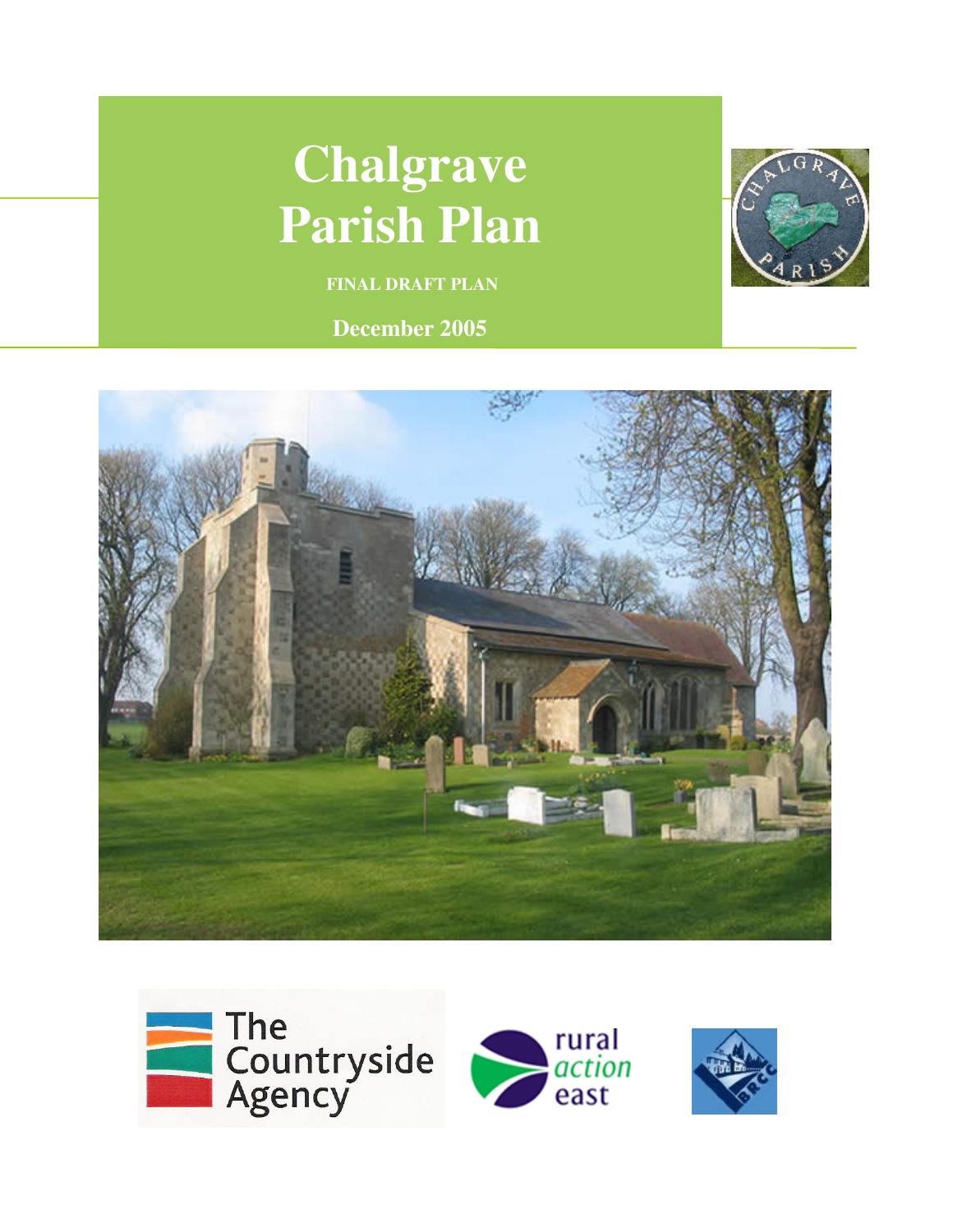# **Contents**

|                                                                      | Page |
|----------------------------------------------------------------------|------|
| <b>Foreword by Andrew Selous M.P.</b>                                | 3    |
| A few words from Chalgrave Parish Council                            | 4    |
| <b>Brief history of Chalgrave</b>                                    | 5    |
| Introduction to the Chalgrave Parish Plan<br>(outlining methodology) |      |
| <b>Survey of Results</b>                                             | 9    |
| <b>The draft Action Plan</b>                                         | 12   |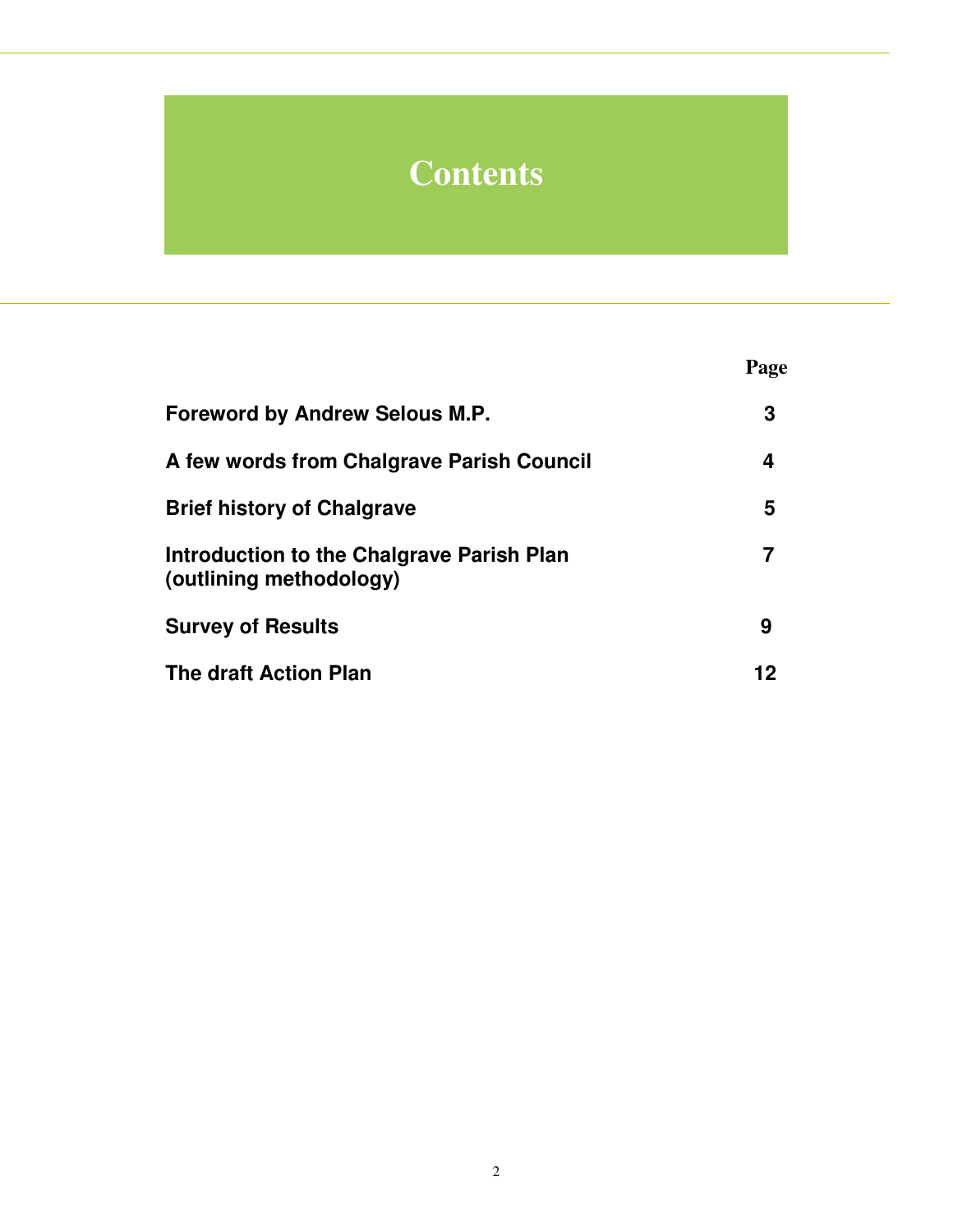#### A Few Words from Chalgrave Parish Council

The Parish Council is delighted with the Parish Plan. It has been a great opportunity for you, the residents of the Parish, to raise your concerns, to put forward ideas and recommendations to improve our community, to have your say about how you see the Parish now - and how you would like to see it develop in the future.

We recognise and applaud the many hours of work that has gone into the preparation of the Plan over the last eighteen months. We thank all those involved. – names?

Of course, producing the Parish Plan does not mean we can now sit back and wait for things to happen.

You have raised a number of issues and recommendations in the Plan. Your concerns include traffic, transport, policing, community organisations particularly for young people, and the environment. The Parish Council will consider them all and we will endeavour to take forward as many as possible. Some we are working on already, some we will need to take a fresh look at and there are others that will take a lot of work. We will look for funding and co-operation from South Beds DC, the County Council, the Police, and other organisations.

However, the Parish Plan is about the Parish, it's about you. Everyone needs to be involved if we are to protect, develop and improve our community – supporting initiatives, looking for opportunities, volunteering to help and other activities. Attend the launch in January 2006 – details will be announced in due course.

The Parish Council will do all it can but we do need your input and support to make this Plan work

Phil Parry Chairman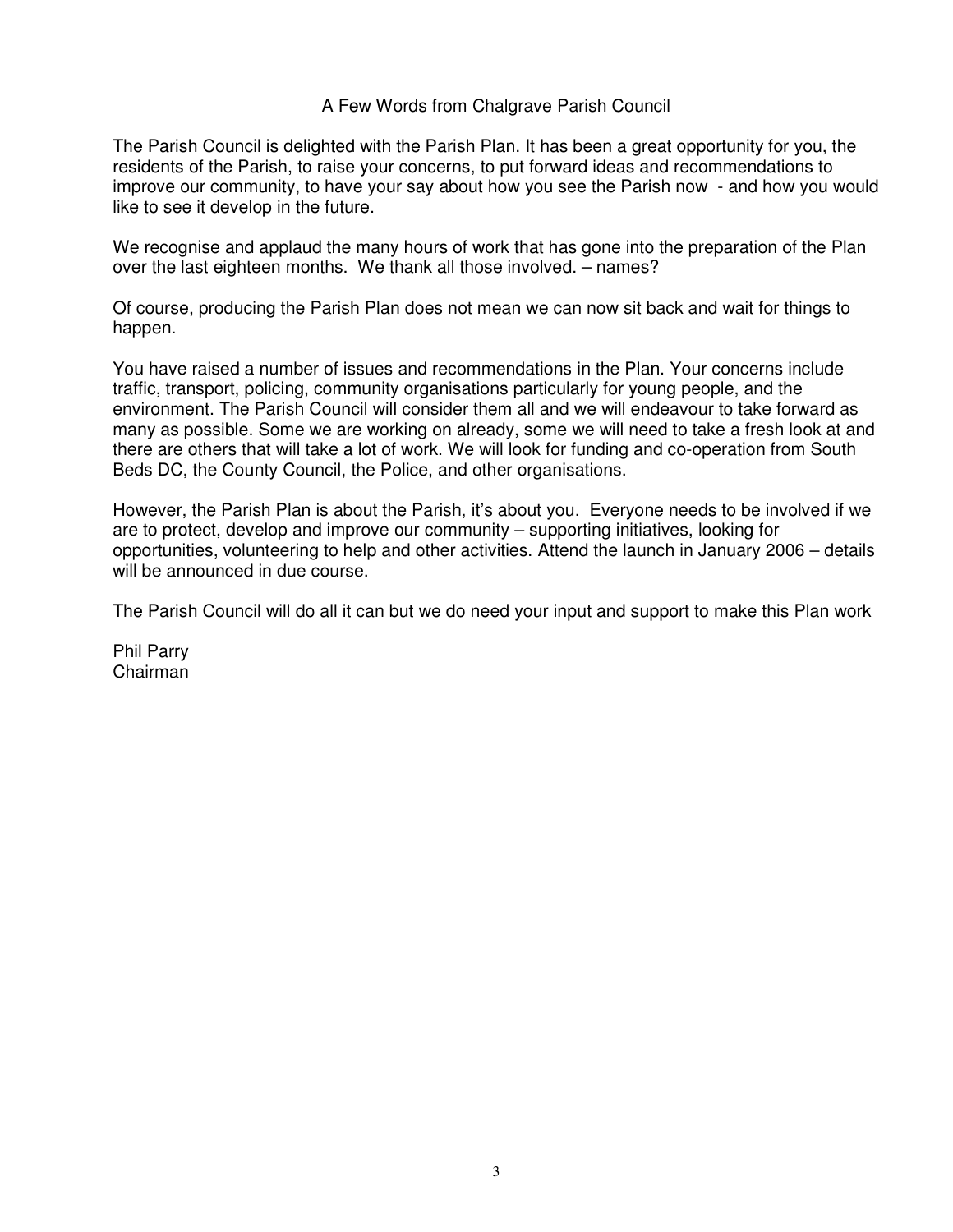### **Brief History of Chalgrave Parish**

Formally a Medieval settlement close to the Church, the plague caused the exodus of the healthy to move West towards Tebworth.

The enclosure system saw the creation of fields and new tracks between them for the trading of farm produce. New roads were constructed, namely Toddington Road, Hockliffe Road, and Wingfield Road.

By the beginning of the 20th century farming and its associated industries had become well established and a complete sustainable community grew up. Most of the 'bread winners' worked on the land and, with the school and shops, the parish was self-contained.

During the 1939 -1945 war many men joined the fighting forces and were replaced by 'land girls' in many cases. Other families took in evacuees from London who had been bombed out of their own homes during the 'blitz'. It is believed two bombs were dropped in fields around Tebworth by German bombers, who had been attacking Vauxhall Motors and other companies manufacturing armaments for the war effort, but had still one or two bombs left to discharge.

After the war, most of the men returned to the Parish. By then engineering factories in both Luton and Dunstable were expanding rapidly, and therefore wanted labour urgently. So they paid much higher wages than could be earned by working on the land. This started the policy of large-scale farm mechanisation to help to address both the problem of food shortages and the loss of farm labour to the towns.

The 60s saw many changes in the parish. Cottages and other properties were demolished in the centre of Tebworth to widen the road and encourage more traffic to flow through the village. A need was recognised for more modern housing for the ageing population many of whom were, at the time, living in rented accommodation belonging to the farms which employed them. More council properties were therefore built, including St Mary's Close flats and bungalows, for retired people. This site had previously been occupied by one of the shops which stood on the corner of Toddington Road and Wingfield Road.

To sum up this short potted history of Chalgrave Parish over the past 100 years, it has gone from a thriving sustainable community with local employment, shops, school, two pubs and a church to a residential area for people to 'chill out' in after a hard days work in London, Milton Keynes, or one of the towns around, and enjoy the hospitality of our two pubs, and then to praise the Lord on a Sunday.

However a number of movers and shakers in the community have brought new ideas to the parish including social events, annual games, drama, sports and many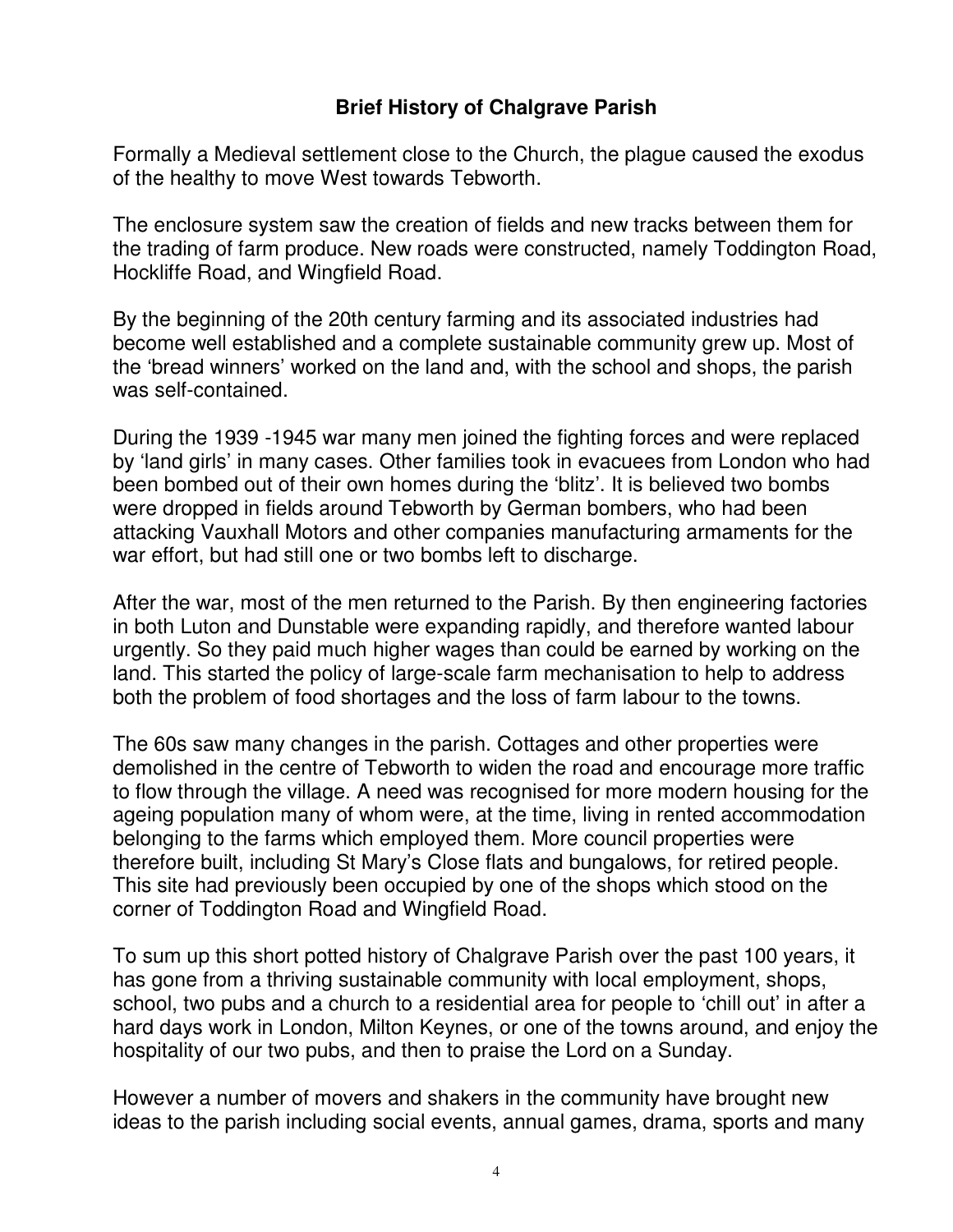other activities which are keeping the Memorial Hall almost fully booked. Together with the quarterly Chalgrave News all these make for a very forward-looking community which many other parishes envy. It is hoped that the Parish Plan will, therefore, build on the excellent work being done by all those people helping in the above and, in turn, attract others to become involved in the many projects being put forward in the Plan.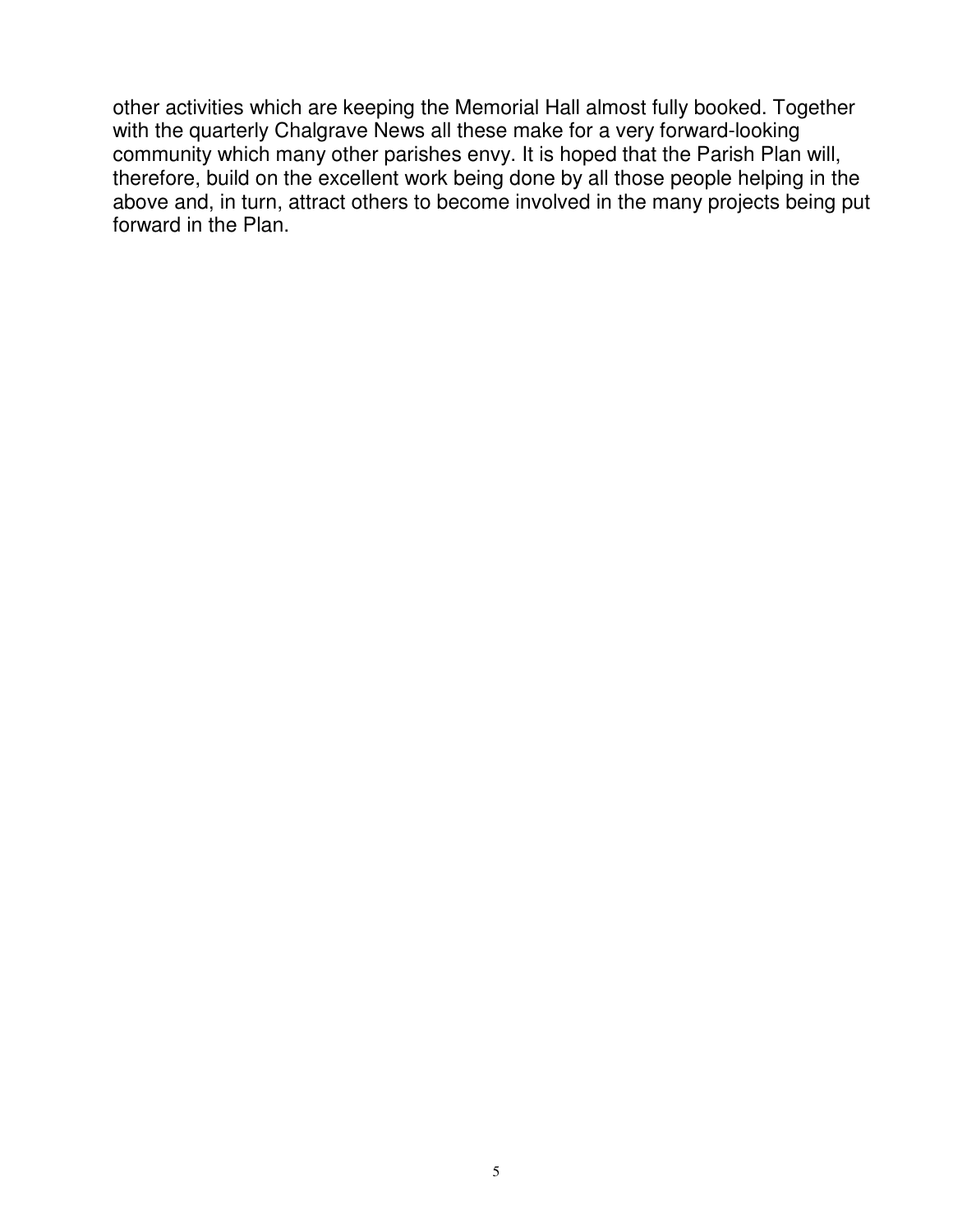#### **An Introduction to the Chalgrave Parish Plan**

In November 2000 the Government's Rural White Paper 'Our Countryside -The Future' launched the concept of Town and Parish Plans. The paper stated that 'plans should identify key facilities and services, set out the problems that need to be tackled and demonstrate how distinctive character and features can be preserved'. In the autumn of 2003 Chalgrave Parish Council decided that the time was right to develop a Parish Plan, the purpose being to identify the issues that were important to residents and, subsequently, to construct an Action Plan to address those issues.

The first step involved delivering a leaflet to every household, organisation and business within the parish explaining what a Parish Plan was and how it might benefit the community. Local residents were also asked to volunteer to be on the Steering Committee and by December 2003 five had come forward.

The first meeting of the Steering Committee was held in February 2004. Zoë Ashby from the Bedfordshire Rural Communities Charity was asked to help with the initial stages of developing the Plan and she has continued her invaluable support at every stage.

The next meeting in March 2004 saw Roger Mence being elected as chairman of the committee. There then followed a rush to make an application for a grant as the Countryside Agency had decided to withdraw its funding for Parish Plans. Again Bedfordshire Rural Communities Charity came to the rescue in helping to fill in a rather large form and it was sent off shortly before the June 30th 2004 deadline.

We did not have long to wait before hearing that the Countryside Agency had awarded a grant of £894 to develop the Parish Plan. Now work began in earnest.

In November 2004 the distinctive 'Orange Fliers' were delivered to all households. It was decided to keep them very simple by asking people their likes and dislikes about Chalgrave Parish. The Plough and the Queen's Head kindly kept copies near the bar - some interesting comments arose from those locations! They also acted as two of the various collection points around the parish for returned forms.

Now it was time to hold an Open Public Meeting. The Committee wanted an informal social gathering which would give people the opportunity to see the results of the 'Orange Survey' and to make more comments if they wished. On the evening of June 21st, 2005 residents came to the Memorial Hall, enjoyed snacks and a drink or two, stuck their suggestion flags in the big map of Chalgrave and chatted to the members of the Steering Committee.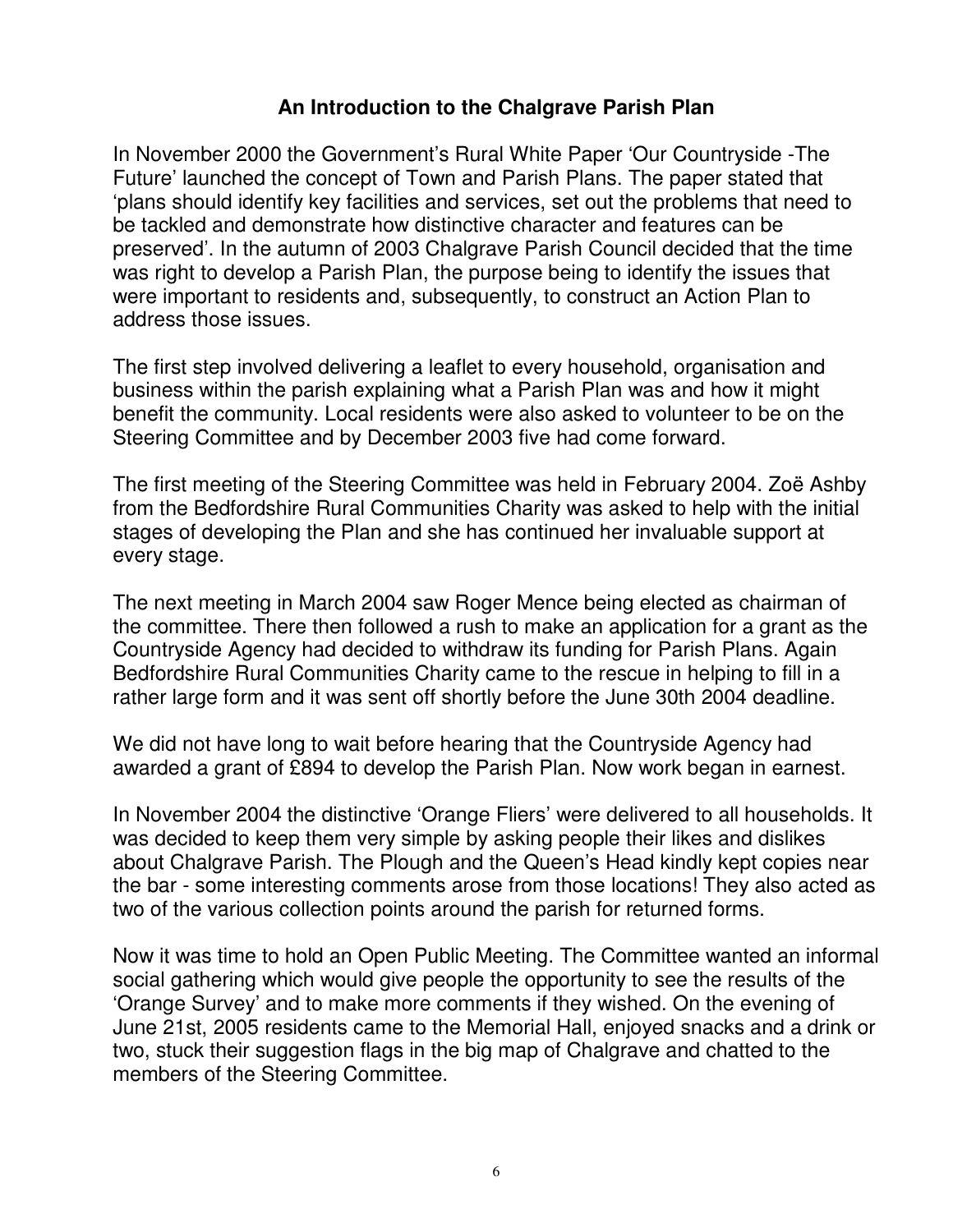Following an analysis of the flags and the orange fliers the committee was ready to put together a draft Parish Plan which was completed in December 2005. This draft plan is being delivered to all households in the parish and residents are being asked if there is anything that should be added and, inevitably, if they are willing to volunteer for ongoing projects.

A meeting to launch the plan and to recruit volunteers to help take specific actions forward is scheduled for the evening of Tuesday, 24th January 2006. If you are interested in helping with any of the groups but are unable to make that meeting please contact:

Lesley 01525 874716<br>Roger 01525 874516 01525 874516 e-mail chalgraveparishplan@hotmail.com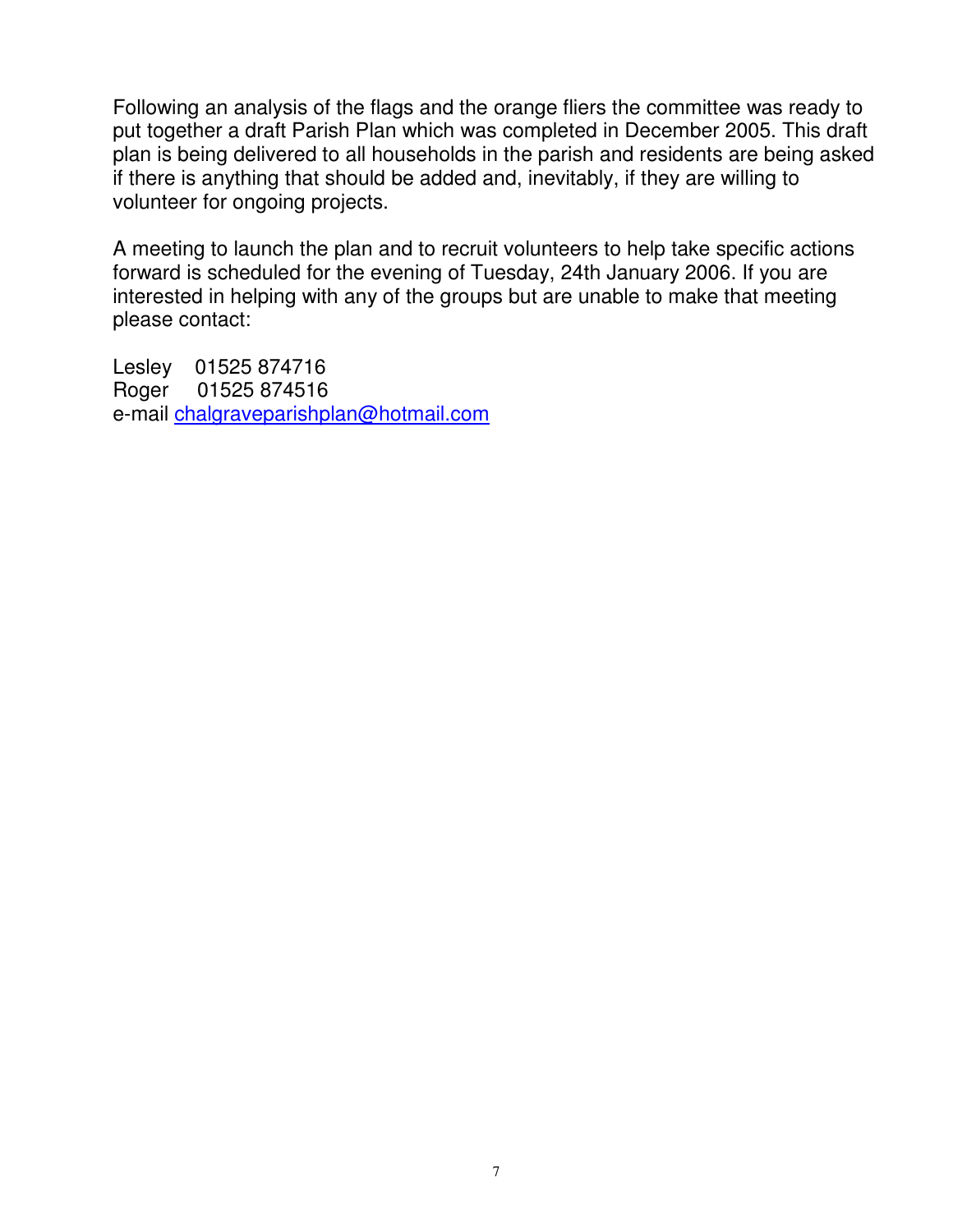## **Summary of Survey Results**

The results of the surveys explained in the introduction are now listed, in no particular order, on the enclosed action plan. The plan is divided into two areas of action. First the low cost or no cost local actions and secondly the strategic actions to be taken by local councils.

You will notice the final column shows the progress already taken on actions being put forward. Some of these were already in hand before the plan was researched especially in the strategic section. Nevertheless these items are being included because they have been raised by the community during our research.

The breakdown of those attending the open meeting held in June 2005 was as follows:

The total number present was approximately 30. Of those:

| Age range (yrs) | <b>Total</b> | <b>Female</b> | <b>Male</b> |
|-----------------|--------------|---------------|-------------|
| Under 18        | 7%           | 100%          | $0\%$       |
| $18 - 24$       | $0\%$        | $0\%$         | $0\%$       |
| $25 - 44$       | 19%          | 60%           | 40%         |
| 45-59           | 33%          | 33%           | 67%         |
| 60-74           | 4%           | $0\%$         | 100%        |

The answer to the question "How long have you lived in Chalgrave?"

| Length of time                                                       | <b>Total</b> | <b>Female</b> | <b>Male</b> |
|----------------------------------------------------------------------|--------------|---------------|-------------|
| <lyr< td=""><td>4%</td><td><math>0\%</math></td><td>100%</td></lyr<> | 4%           | $0\%$         | 100%        |
| $1-5$ yrs                                                            | 16%          | 75%           | 25%         |
| $6-10$ yrs                                                           | 28%          | 57%           | 43%         |
| $11-25$ yrs                                                          | 28%          | 29%           | 71%         |
| $>25$ yrs                                                            | 24%          | 50%           | 50%         |

An analysis of the flags pinned to the map of Chalgrave were as follows:

- 1. Traffic and Transport 35%
- 2. Community Policing 15%
- 3. Community organisations and Facilities 13%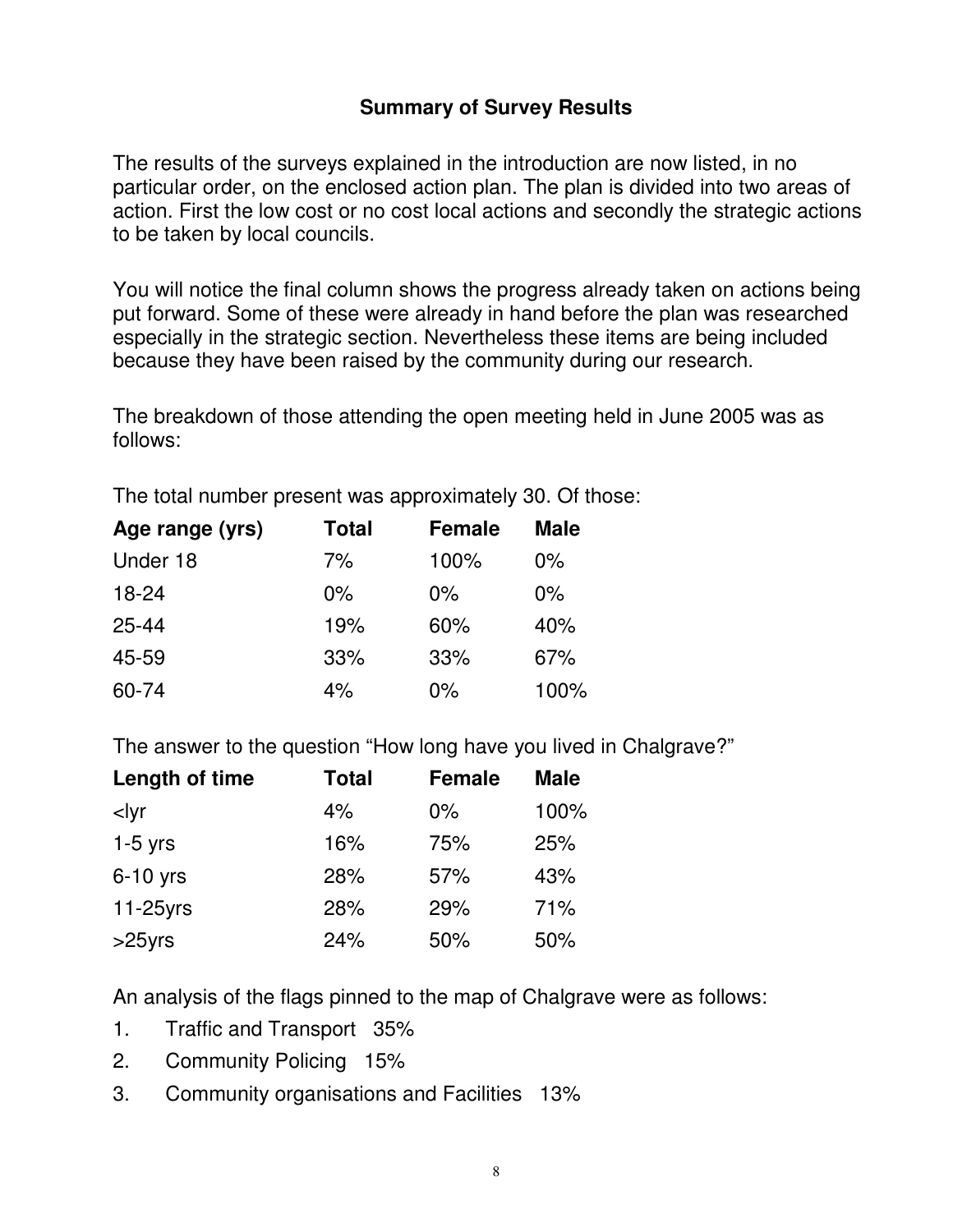- 4. Environment 10%
- 5. Miscellaneous 9%
- 6. Leisure 8%
- 7. Housing 7%
- 8. Work and training 3%

The answers to the question "What do you like about Chalgrave?" were as follows:

Friendly villagers

The pubs

Open spaces and footpaths

Good access to national road network

Good access to other amenities in nearby towns and villages (Toddington in particular) ie doctors, local shops, supermarkets leisure centres etc.

Community functions such as Chalgrave Games, shows put on in the Memorial Hall, sports clubs and community groups

Church

Good Schools in Toddington and Harlington. (The catchment area)

Nice modern Parish Hall

Nice mix of architecture

Good local commuter links to London and the North

Easy access to Milton Keynes for larger national shopping facilities and Theatre

Good community spirit and neighbours

Parish magazine

Bus service (although poor service to and from Harlington Station)

School bus link with all three schools

After this Action Plan has been approved by the community, the Parish Council and the Government Agency supplying the grant, the final approved plan will be launched in January 2006 at an open meeting called for the purpose.

At this meeting, a working group will be established to oversee the progress being made on the actions listed. This group will be made up of anyone in the parish interested in seeing the action points through including any members of the existing steering committee.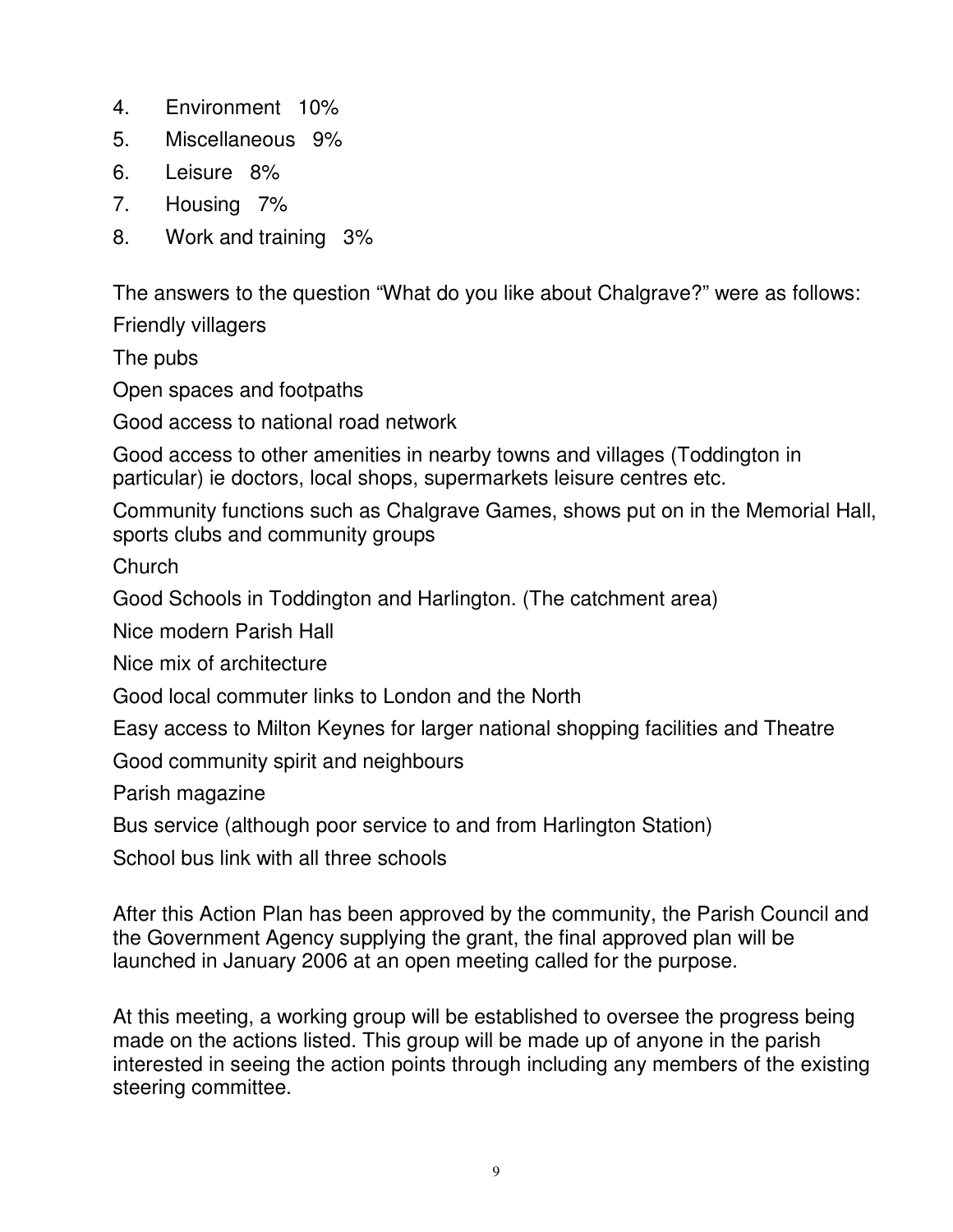In the meantime, if any community members or groups are keen to get cracking with organising activities listed in the Action Plan, please let the steering group know your intentions so that the 'progress' column can be updated.

You can get in touch by either leaving a note in the post box at the Memorial Hall, or by contacting a member of the steering group, or by e-mail to chalgraveparishplan @hotmail.com or by phone to our secretary, Lesley Smith, on 01525 874716.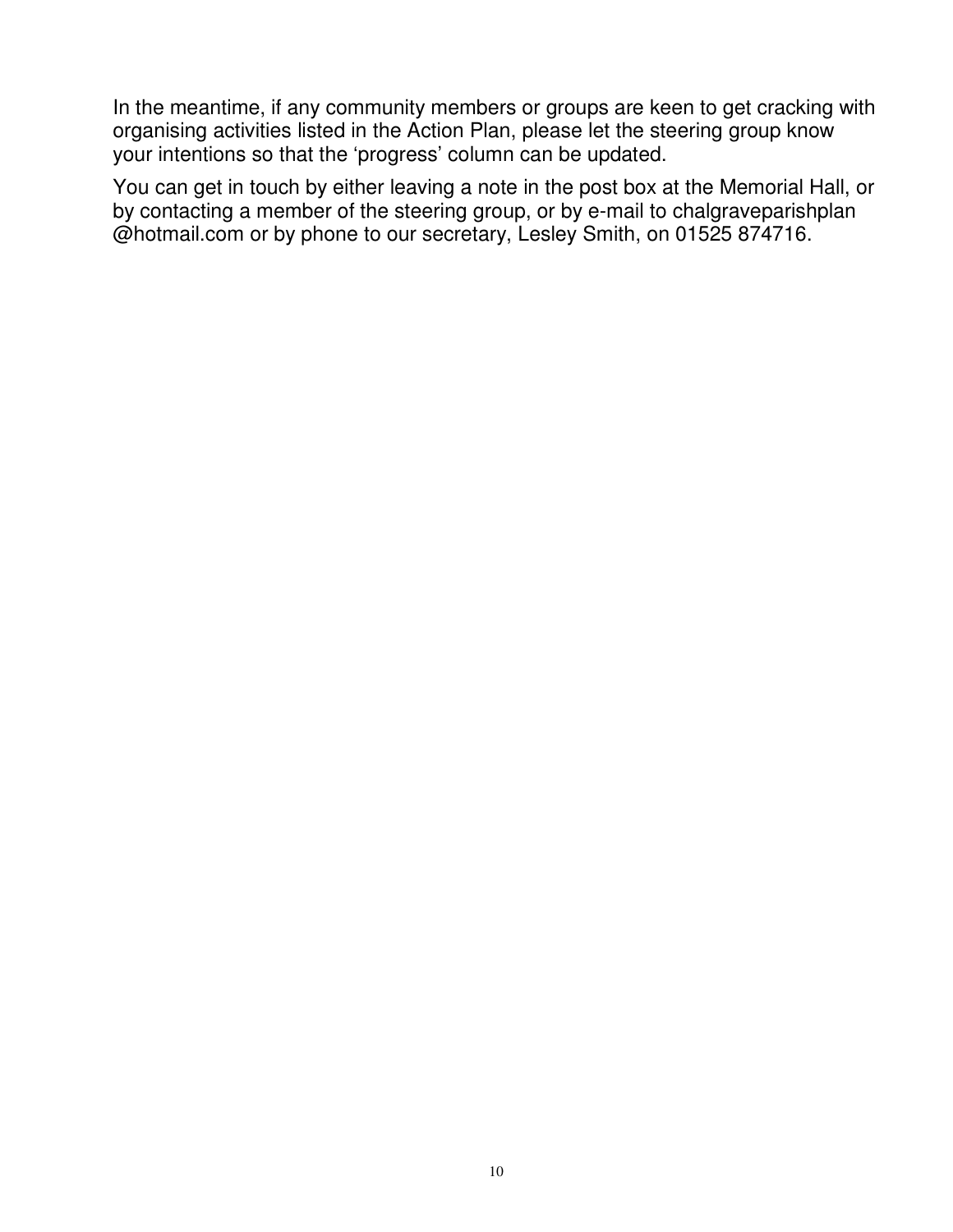#### **FEBRUARY 2007. THE ACTION PLAN**

| <b>ACTION</b>                                                                                | <b>HOW IT WILL BE TACKLED</b>                                                                                                                                                                                             | <b>LEAD</b><br><b>RESPONSIBILITY</b><br>(LISTED FIRST) &<br><b>PARTNERS</b>                         | <b>TIMESCALE &amp;</b><br><b>RESOURCE</b><br><b>IMPLICATIONS</b>     | <b>PRIORITY</b> | <b>PROGRESS</b>                                                                                                                                                        |
|----------------------------------------------------------------------------------------------|---------------------------------------------------------------------------------------------------------------------------------------------------------------------------------------------------------------------------|-----------------------------------------------------------------------------------------------------|----------------------------------------------------------------------|-----------------|------------------------------------------------------------------------------------------------------------------------------------------------------------------------|
| <b>LOW COST/NO</b><br><b>COST LOCAL</b><br><b>ACTIONS</b>                                    |                                                                                                                                                                                                                           |                                                                                                     |                                                                      |                 |                                                                                                                                                                        |
| Produce a village<br>1.<br>welcome pack<br>including a good<br>days out and travel<br>guides | Ask for relevant information<br>to be sent to a central point<br>and for a volunteer to collate<br>information. Agree how<br>distribution and updates are to<br>be done.                                                  | Volunteer residents                                                                                 | Pack to be<br>produced by June<br>2006<br>Printing and pack<br>costs | High            | <b>NOT YET</b><br>STARTED. MAY<br>NOT BE NEEDED<br><b>NOW AS</b><br><b>TODDINGTON</b><br><b>MAGAZINE</b><br><b>CARRIES ALL</b><br><b>INFORMATION</b>                   |
| Produce a monthly<br>2.<br>news sheet in<br>addition to the<br><b>Chalgrave News</b>         | One sheet of news to publicise<br>what is happening in the<br>parish and future events.<br>Need volunteer to produce and<br>also need to establish<br>distribution mechanism (to<br>include posting on parish<br>website) | Volunteer residents                                                                                 | March 2006<br>Costs of printing<br>on paper                          | High            | DELAYED.<br><b>CHALGRAVE NEWS</b><br>OFFERED TO<br><b>INCLUDE IN THE</b><br>MAGAZINE BUT SO<br><b>FAR NOT</b><br>SUCCESSFUL DUE<br>TO DELAYS IN ITS<br><b>PRINTING</b> |
| More planting to<br>3.<br>encourage wildlife                                                 | Talk to North Chilterns Trust<br>and Bedfordshire County<br>Council for help in identifying<br>potential areas for planting                                                                                               | Parish Council<br>North Chilterns<br><b>Trust</b><br>Bedfordshire<br>County Council<br>Flora locale | Contact made by<br>January 2006                                      | Medium          | IN HAND WITH<br><b>GREENSAND</b><br><b>TRUST</b>                                                                                                                       |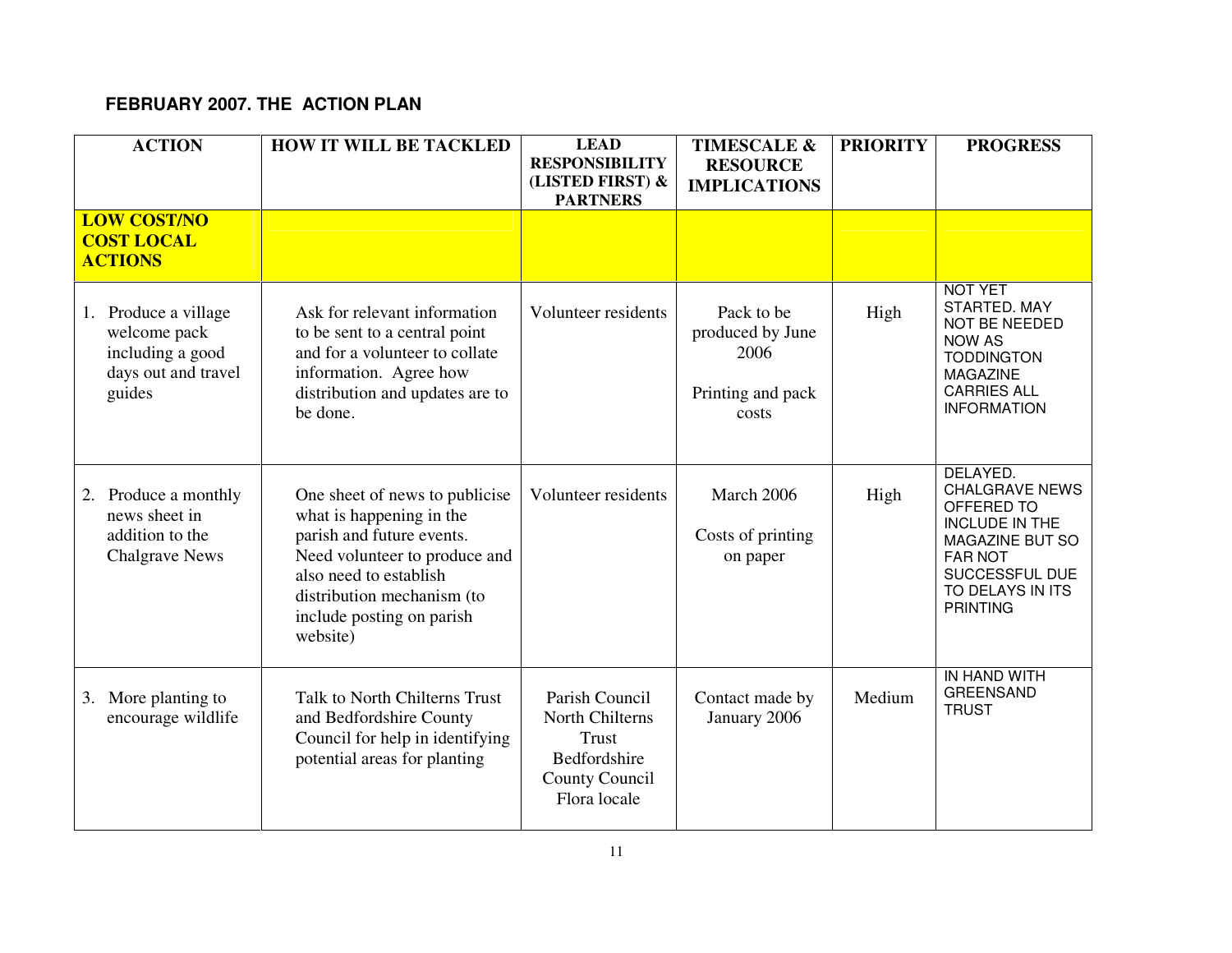|    | <b>ACTION</b>                                                                                       | <b>HOW IT WILL BE TACKLED</b>                                                                                                                                                                               | <b>LEAD</b>                                                                                                       | <b>TIMESCALE &amp;</b>                                                       | <b>PRIORITY</b> | <b>PROGRESS</b>                                                                                                                                                  |
|----|-----------------------------------------------------------------------------------------------------|-------------------------------------------------------------------------------------------------------------------------------------------------------------------------------------------------------------|-------------------------------------------------------------------------------------------------------------------|------------------------------------------------------------------------------|-----------------|------------------------------------------------------------------------------------------------------------------------------------------------------------------|
|    |                                                                                                     |                                                                                                                                                                                                             | <b>RESPONSIBILITY</b><br>(LISTED FIRST) &<br><b>PARTNERS</b>                                                      | <b>RESOURCE</b><br><b>IMPLICATIONS</b>                                       |                 |                                                                                                                                                                  |
| 4. | Grass cutting to<br>include Wingfield<br>Road opposite old<br>school                                | Contact appropriate council<br>for them to instruct<br>contractors                                                                                                                                          | Parish Council in<br>liaison with<br>district/county<br>council                                                   | May 2006                                                                     |                 | <b>ALTHOUGH SBDC</b><br>WAS ASKED TO DO<br>THIS IT HAVE NOT<br>YET IMPLEMENTED<br>THE ACTION.<br><b>EMPHASISE AREA</b><br>OPPOSITE ST<br>MARY'S CLOSE            |
|    | 5. Provide litter bin<br>adjacent to St<br>Mary's Road bus<br>stop and at the<br>bottom of the Lane | Parish Council to contact<br>South Beds District Council<br>(SBDC) re: supplying and<br>emptying                                                                                                            | Parish Council to<br>liaise with district<br>council                                                              | asap                                                                         | High            | <b>IN PLACE</b>                                                                                                                                                  |
| 6. | Lay on additional<br>community<br>activities eg coffee<br>mornings                                  | Investigate if there is an<br>interest in coffee mornings,<br>senior citizens meetings,<br>indoor bowls, parish outings<br>etc.<br>Begin to assess interest at the<br>launch of the Parish Plan<br>meeting. | Volunteer residents<br>Parish Plan<br>Committee                                                                   | March 2006                                                                   | Medium          | <b>SPECIAL FUND</b><br><b>RAISERS ONLY SO</b><br><b>FAR</b>                                                                                                      |
| 7. | Investigate mobile<br>community shop                                                                | Talk to existing community<br>shops in Moggerhanger,<br>Cardington and Stevington to<br>share their experiences                                                                                             | <b>Bedfordshire Rural</b><br>Communities<br>Charity (BRCC) to<br>liaise with<br><b>Memorial Hall</b><br>Committee | Meeting with<br><b>BRCC</b> and existing<br>shops to be held by<br>June 2006 | Medium          | NO ACTION SO<br><b>FAR. PUBLICISE</b><br><b>WET FISH</b><br><b>DELIVERIES</b><br><b>WEEKLY; MOBILE</b><br>LIBRARY;ORGANIC<br><b>VEG DELIVERIES</b><br><b>ETC</b> |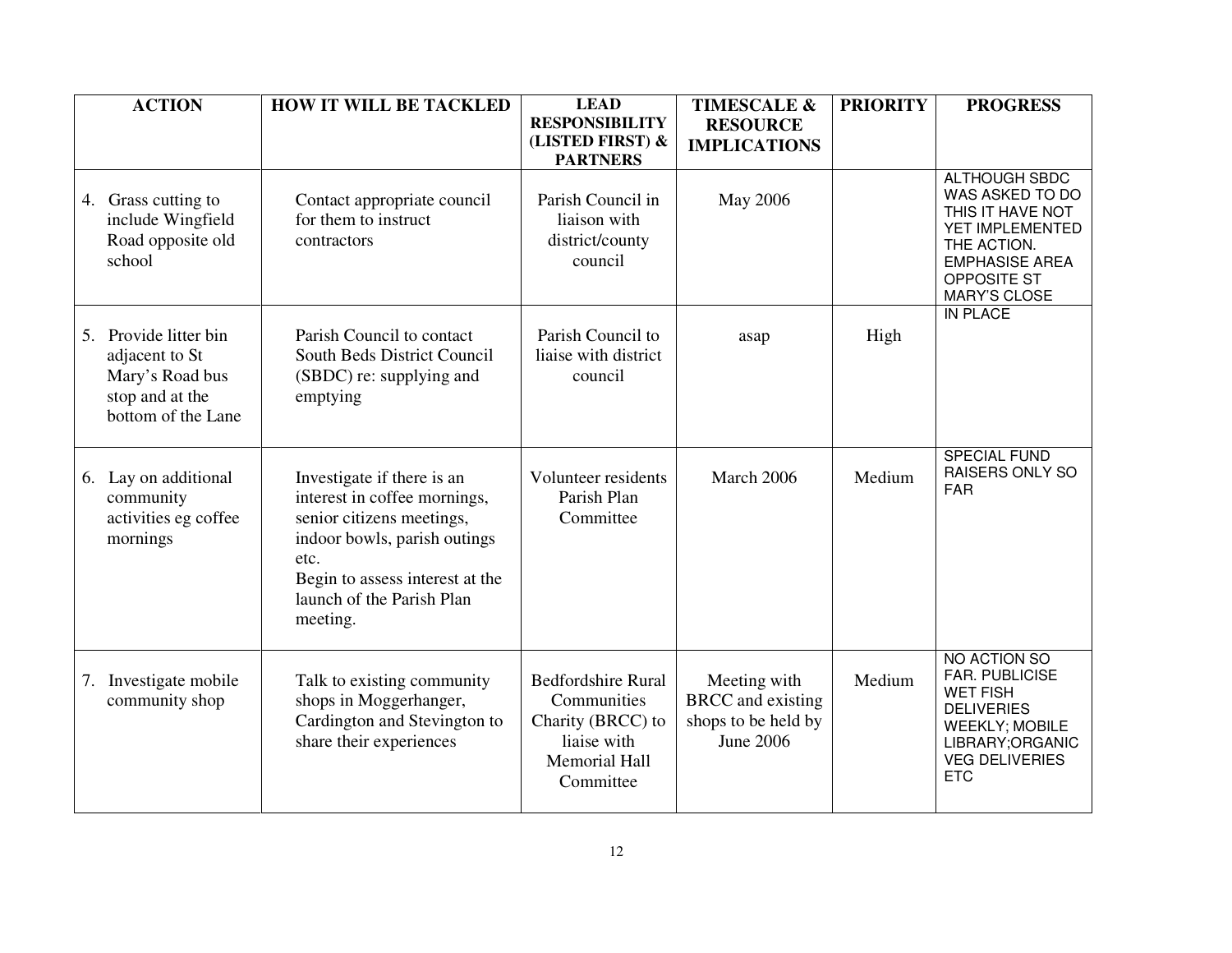| <b>ACTION</b>                                                                 | <b>HOW IT WILL BE TACKLED</b>                                                                                                                               | <b>LEAD</b>                                                  | <b>TIMESCALE &amp;</b>                 | <b>PRIORITY</b> | <b>PROGRESS</b>                                                                                          |
|-------------------------------------------------------------------------------|-------------------------------------------------------------------------------------------------------------------------------------------------------------|--------------------------------------------------------------|----------------------------------------|-----------------|----------------------------------------------------------------------------------------------------------|
|                                                                               |                                                                                                                                                             | <b>RESPONSIBILITY</b><br>(LISTED FIRST) &<br><b>PARTNERS</b> | <b>RESOURCE</b><br><b>IMPLICATIONS</b> |                 |                                                                                                          |
| 8. Create a community<br>partnership or<br><b>Residents</b><br>Association    | Assess interest for this at<br>launch of parish plan meeting                                                                                                | Parish Plan<br>Committee/Parish<br>Council                   | January 2006                           | Medium          | <b>TRIED BUT NO</b><br><b>INTEREST</b>                                                                   |
| 9. Provide some<br>support and<br>transport for those<br>in need without cars | Continue work on Village<br>Care Scheme/transport needs<br>scheme                                                                                           | Parish Plan<br>Committee<br><b>BRCC</b>                      | asap                                   | High            | <b>CARE SCHEME</b><br>ALMOST UP AND<br><b>RUNNING IN</b><br><b>PARTNERSHIP</b><br><b>WITH TODDINGTON</b> |
| 10. Investigate<br>establishing a<br>mums and tots<br>group in Chalgrave      | Assess interest for this at<br>launch of parish plan meeting                                                                                                | Volunteer residents                                          | January 2006                           | High            | NO TOTS!<br><b>TODDINGTON HAS</b><br>AN ESTABLISHED<br><b>GROUP</b>                                      |
| 11. Provide community<br>with computer<br>access                              | Firstly investigate possible<br>siting to see if viable.<br>[Information sheet in<br>meantime could list nearest<br>access points eg Toddington<br>library] | Volunteer<br>Residents                                       | <b>June 2006</b>                       |                 | NO ACTION SO<br>FAR. 3 TERMINALS<br><b>AVAILABLE AT</b><br><b>TODDINGTON</b><br><b>LIBRARY</b>           |
| 12. Improve dog mess<br>situation on<br>footways<br>(pavements)               | Need for more dog bins and<br>siting of them to be<br>investigated.                                                                                         | Parish Council                                               | June 2006                              | High            | <b>NEW DOG BINS</b><br><b>BEING INSTALLED.</b>                                                           |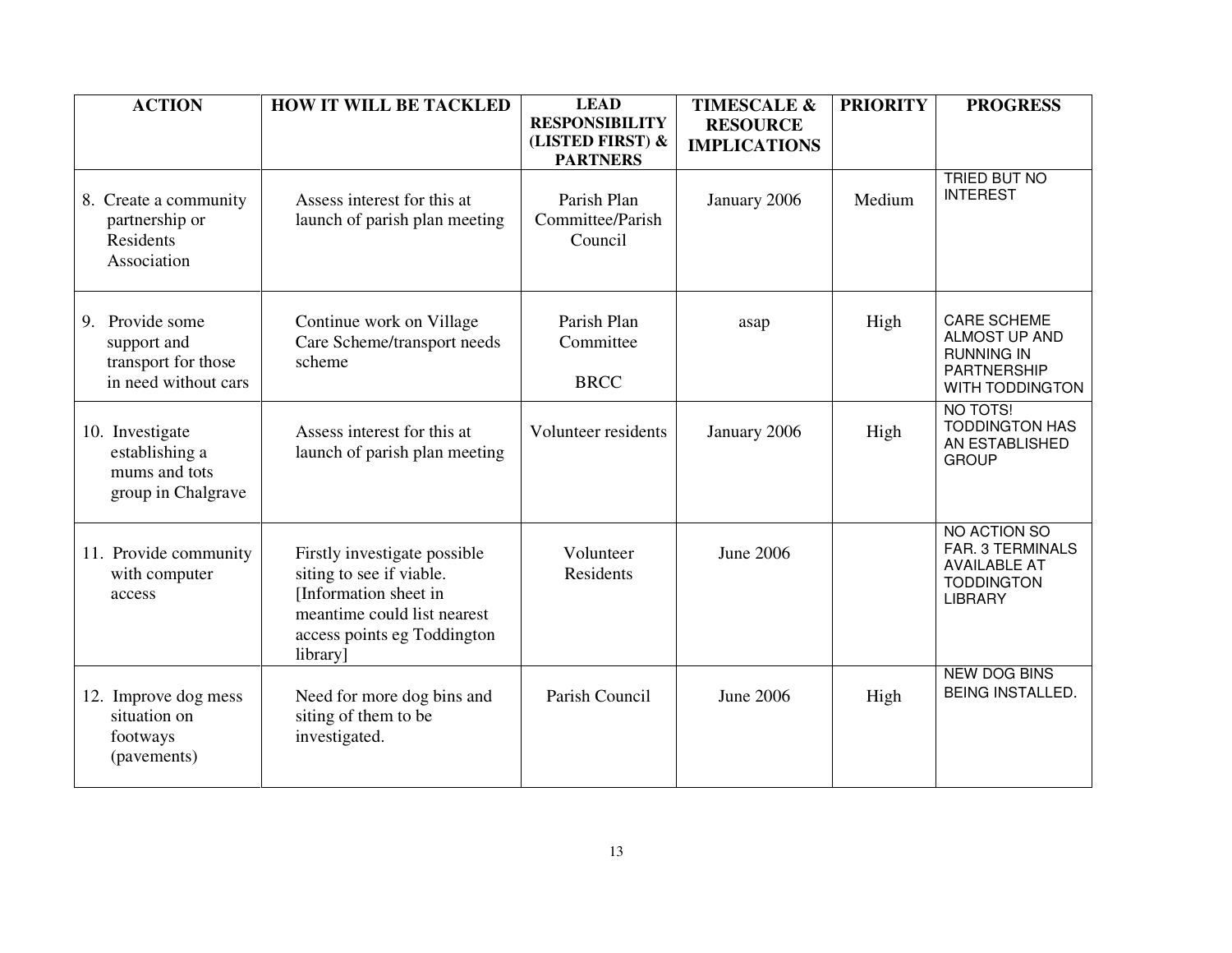| <b>ACTION</b>                                                          | <b>HOW IT WILL BE TACKLED</b>                                                                                                                                                                    | <b>LEAD</b><br><b>RESPONSIBILITY</b>                                             | <b>TIMESCALE &amp;</b><br><b>RESOURCE</b> | <b>PRIORITY</b> | <b>PROGRESS</b>                                                                                                 |
|------------------------------------------------------------------------|--------------------------------------------------------------------------------------------------------------------------------------------------------------------------------------------------|----------------------------------------------------------------------------------|-------------------------------------------|-----------------|-----------------------------------------------------------------------------------------------------------------|
|                                                                        |                                                                                                                                                                                                  | (LISTED FIRST) &<br><b>PARTNERS</b>                                              | <b>IMPLICATIONS</b>                       |                 |                                                                                                                 |
| 13. Establish a<br>Women's Institute                                   | Assess interest for this at<br>launch of parish plan meeting                                                                                                                                     | Female residents                                                                 |                                           | Medium          | NO INTEREST                                                                                                     |
| 14. Make village pond<br>centrepiece of<br>Tebworth                    | Assess interest for this at<br>launch of parish plan meeting.<br>If sufficient volunteers come<br>forward they can establish a<br>working group and investigate<br>possibilities for improvement | Parish Council<br><b>Resident volunteers</b><br>North Chiltern's<br><b>Trust</b> | January 2006                              |                 | IN DISCUSSIONS<br>WITH GREENSAND<br><b>TRUST</b>                                                                |
| 15. Provide more<br>activities for young<br>people                     | Assess interest and ideas for<br>this at launch of parish plan<br>meeting                                                                                                                        | <b>Resident volunteers</b>                                                       | January 2006                              |                 | <b>ONLY A HANDFUL</b><br>LEFT IN THE<br><b>PARISH</b>                                                           |
| 16. Provide more<br>security advice and<br>improve<br>community safety | Obtain more information from<br>local police and investigate<br>further development of<br>Neighbourhood Watch                                                                                    | Parish Council via<br>regular liaison with<br>rural beat officer                 | Ongoing                                   |                 | POLICE PRESENCE<br><b>INCREASED. DOOR</b><br><b>KNOCKING BAN</b><br><b>IMPOSED (COLD</b><br><b>CALLING BAN)</b> |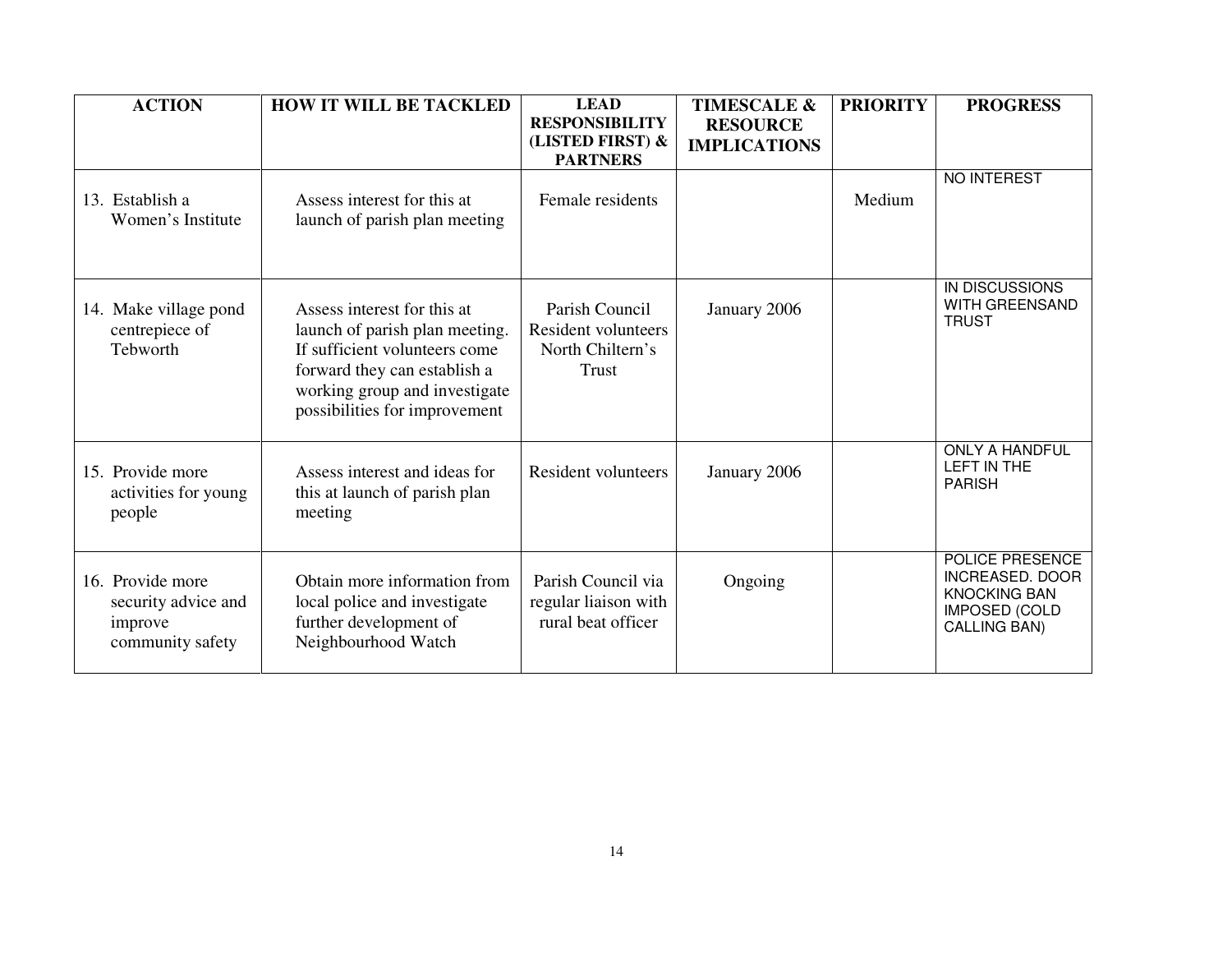| <b>ACTION</b>                                                                                          | <b>HOW IT WILL BE TACKLED</b>                                                                                                                     | <b>LEAD</b>                                                             | <b>TIMESCALE &amp;</b>                      | <b>PRIORITY</b> | <b>PROGRESS</b>                                                                                                     |
|--------------------------------------------------------------------------------------------------------|---------------------------------------------------------------------------------------------------------------------------------------------------|-------------------------------------------------------------------------|---------------------------------------------|-----------------|---------------------------------------------------------------------------------------------------------------------|
|                                                                                                        |                                                                                                                                                   | <b>RESPONSIBILITY</b><br>(LISTED FIRST) &<br><b>PARTNERS</b>            | <b>RESOURCE</b><br><b>IMPLICATIONS</b>      |                 |                                                                                                                     |
| <b>STRATEGIC</b><br><b>ACTIONS TO BE</b><br><b>TAKEN BY LOCAL</b><br><b>COUNCILS</b>                   |                                                                                                                                                   |                                                                         |                                             |                 |                                                                                                                     |
| 17. Continue to look to<br>provide interactive<br>speed signs                                          | Parish Council to negotiate<br>with County Council for grant<br>and supply                                                                        | Parish Council<br><b>Traffic Calming</b><br>Committee<br>County Council | asap<br><b>Grant from County</b><br>Council | High            | ONE SIGN AT EACH<br>END OF<br><b>TEBWORTH NOW</b><br><b>INSTALLED</b>                                               |
| 18. Continue to<br>negotiate with<br>Highways to<br>improve road<br>surfaces                           | Parish Council to keep<br>pressing County Council for<br>continued action                                                                         | Parish Council<br><b>Traffic Calming</b><br>Committee<br>County Council | Ongoing<br>Highways budget                  | High            | <b>WHOLE OF</b><br><b>TODDINGTON</b><br><b>ROAD AND</b><br><b>HOCKLIFFE ROAD</b><br><b>NOW</b><br><b>RESURFACED</b> |
| 19. Investigate if there<br>is a need for<br>additional housing<br>in the parish e.g.<br>starter homes | Parish Council to Liaise with<br>South Bedfordshire District<br>Council.                                                                          | Parish Council                                                          | Medium                                      |                 | <b>GREEN BELT</b><br><b>MAKES THIS A</b><br><b>POINTLESS</b><br><b>EXERCISE</b>                                     |
| 20. Improve police<br>presence and<br>community safety                                                 | Parish Council to ask police to<br>report on roll out of<br>neighbourhood policing in this<br>area and provision of<br>community support officers | Parish Council to<br>talk to local police                               | asap                                        | High            | SEE 16 ABOVE                                                                                                        |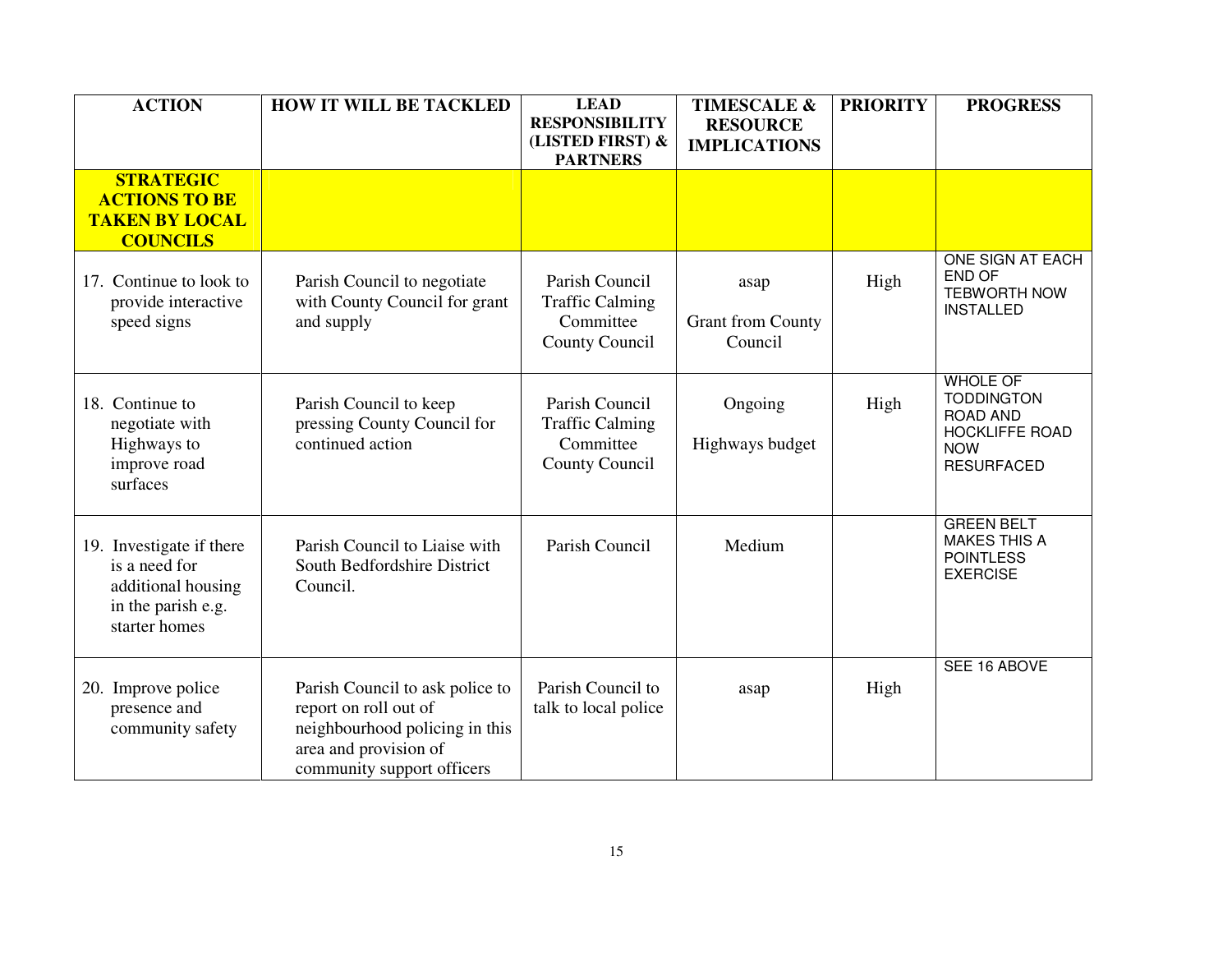| <b>ACTION</b>                                                                                                          | <b>HOW IT WILL BE TACKLED</b>                                                                                                                                         | <b>LEAD</b><br><b>RESPONSIBILITY</b>                                           | <b>TIMESCALE &amp;</b>                                                     | <b>PRIORITY</b> | <b>PROGRESS</b>                                                                                                                                                          |
|------------------------------------------------------------------------------------------------------------------------|-----------------------------------------------------------------------------------------------------------------------------------------------------------------------|--------------------------------------------------------------------------------|----------------------------------------------------------------------------|-----------------|--------------------------------------------------------------------------------------------------------------------------------------------------------------------------|
|                                                                                                                        |                                                                                                                                                                       | (LISTED FIRST) &<br><b>PARTNERS</b>                                            | <b>RESOURCE</b><br><b>IMPLICATIONS</b>                                     |                 |                                                                                                                                                                          |
| 21. All bus routes need<br>gritting                                                                                    | Via County Council                                                                                                                                                    | County Council<br>Parish Council                                               | This coming winter<br>Budget to be<br>provided by<br><b>County Council</b> | High            | ALMOST DONE.<br><b>WINGFIELD ROAD</b><br>NOW SALTED.<br><b>CHALGRAVE ROAD</b><br>STILL NOT SALTED.<br><b>CC STILL REFUSE</b><br><b>TO TREAT</b><br><b>CHALGRAVE ROAD</b> |
| 22. Investigate need for<br>new/improved bus<br>services                                                               | Transport needs survey has<br>already shown up lack of<br>transport to and from train<br>station at peak times and<br>possible need for transport<br>to/from hospital | Parish Council<br>County Council<br><b>District Council</b>                    | Being discussed at<br>present<br>Grant for some<br>transport               | High            | <b>HARLINGTON</b><br><b>HOPPA NOW</b><br>RUNNING. NEW<br><b>BUS ROUTES AND</b><br><b>TIMES MORE</b><br><b>BENEFICIAL TO US</b>                                           |
| 23. Create a crossing<br>point near<br>Buttercup Farm ie<br>extend footway<br>round the bend<br>from Wingfield<br>Road | Parish Council to contact<br><b>County Council Highways</b>                                                                                                           | Parish Council<br><b>Traffic Calming</b><br>Committee<br><b>County Council</b> | June 2006                                                                  | Medium          | <b>SURVEY CARRIED</b><br>OUT BY CC<br>SAFETY OFFICER.<br><b>STILL CHASING CC</b><br><b>FOR A DECISION</b>                                                                |